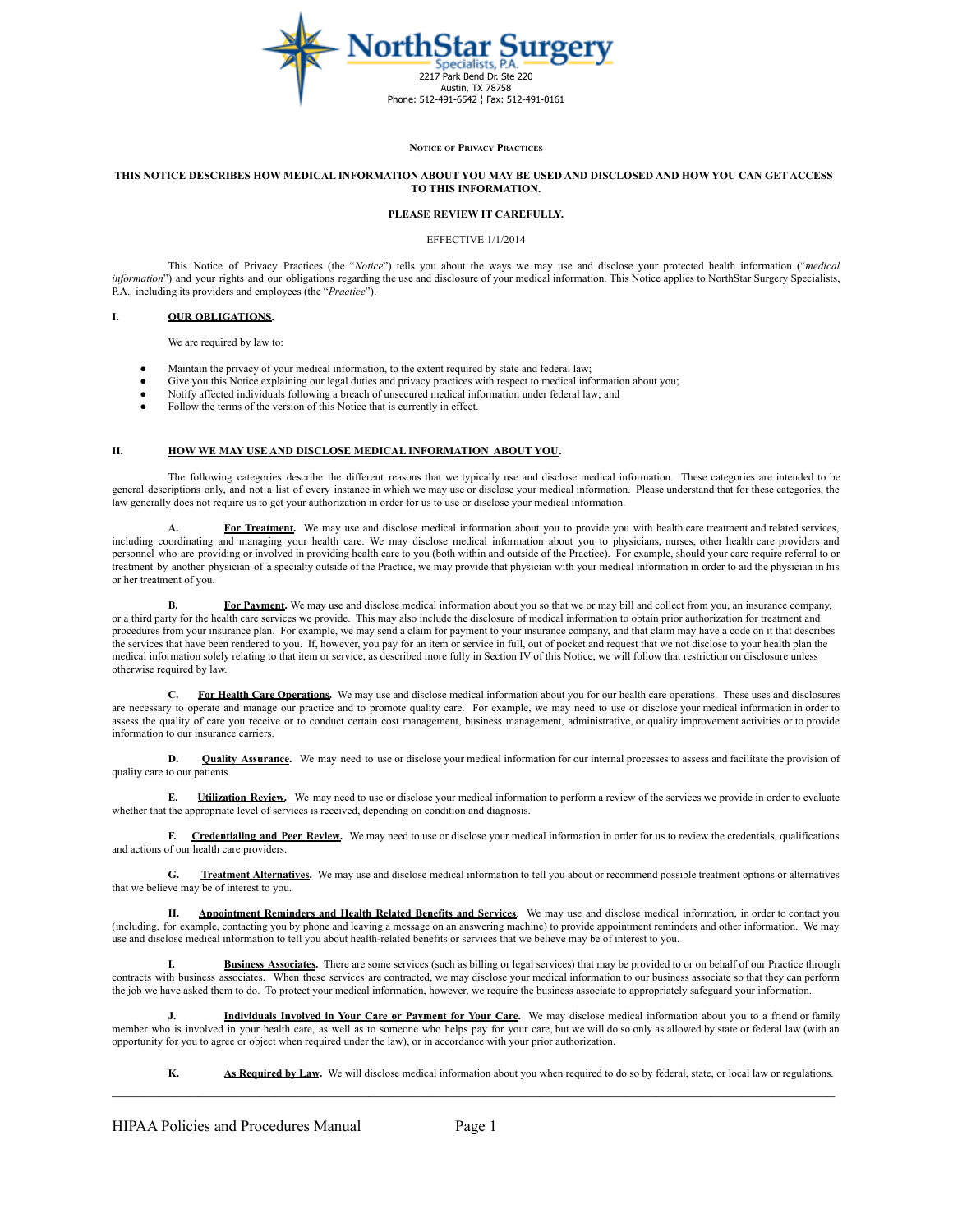

**L. To Avert an Imminent Threat of Injury to Health or Safety.** We may use and disclose medical information about you when necessary to prevent or decrease a serious and imminent threat of injury to your physical, mental or emotional health or safety or the physical safety of another person. Such disclosure would only be to medical or law enforcement personnel.

**M. Organ and Tissue Donation.** If you are an organ donor, we may use and disclose medical information to organizations that handle organ procurement or organ, eye or tissue transplantation or to an organ donation bank as necessary to facilitate organ or tissue donation and transplantation.

Research. We may use or disclose your medical information for research purposes in certain situations. Texas law permits us to disclose your medical information without your written authorization to qualified personnel for research, but the personnel may not directly or indirectly identify a patient in any report of the research or otherwise disclose identity in any manner. Additionally, a special approval process will be used for research purposes, when required by state or federal law. For example, we may use or disclose your information to an Institutional Review Board or other authorized privacy board to obtain a waiver of authorization under HIPAA. Additionally, we may use or disclose your medical information for research purposes if your authorization has been obtained when required by law, or if the information we provide to researchers is "de-identified."

**O. Military and Veterans.** If you are a member of the armed forces, we may use and disclose medical information about you as required by the appropriate military authorities.

**P. Workers' Compensation.** We may disclose medical information about you for your workers' compensation or similar program. These programs provide benefits for work-related injuries. For example, if you have injuries that resulted from your employment, workers' compensation insurance or a state workers' compensation program may be responsible for payment for your care, in which case we might be required to provide information to the insurer or program.

Public Health Risks. We may disclose medical information about you to public health authorities for public health activities. As a general rule, we are required by law to disclose certain types of information to public health authorities, such as the Texas Department of State Health Services. The types of information generally include information used:

- To prevent or control disease, injury, or disability (including the reporting of a particular disease or injury).
- To report births and deaths.
- To report suspected child abuse or neglect.
- To report reactions to medications or problems with medical devices and supplies.
- To notify people of recalls of products they may be using.
- To notify a person who may have been exposed to a disease or may be at risk for contracting or spreading a disease or condition.
- To notify the appropriate government authority if we believe a patient has been the victim of abuse, neglect, or domestic violence. We will only make this disclosure if you agree or when required or authorized by law.
- To provide information about certain medical devices.
- To assist in public health investigations, surveillance, or interventions.

Health Oversight Activities. We may disclose medical information to a health oversight agency for activities authorized by law. These oversight activities include audits, civil, administrative, or criminal investigations and proceedings, inspections, licensure and disciplinary actions, and other activities necessary for the government to monitor the health care system, certain governmental benefit programs, certain entities subject to government regulations which relate to health information, and compliance with civil rights laws.

**S. Legal Matters.** If you are involved in a lawsuit or a legal dispute, we may disclose medical information about you in response to a court or administrative order, subpoena, discovery request, or other lawful process. In addition to lawsuits, there may be other legal proceedings for which we may be required or authorized to use or disclose your medical information, such as investigations of health care providers, competency hearings on individuals, or claims over the payment of fees for medical services.

**T. Law Enforcement, National Security and Intelligence Activities.** In certain circumstances**,** we may disclose your medical information if we are asked to do so by law enforcement officials, or if we are required by law to do so. We may disclose your medical information to law enforcement personnel, if necessary to prevent or decrease a serious and imminent threat of injury to your physical, mental or emotional health or safety or the physical safety of another person. We may disclose medical information about you to authorized federal officials for intelligence, counterintelligence, and other national security activities authorized by law.

**U. Coroners, Medical Examiners and Funeral Home Directors.** We may disclose your medical information to a coroner or medical examiner. This may be necessary, for example, to identify a deceased person or determine the cause of death. We may also release medical information about our patients to funeral home directors as necessary to carry out their duties.

Inmates. If you are an inmate of a correctional institution or under custody of a law enforcement official, we may disclose medical information about you to the health care personnel of a correctional institution as necessary for the institution to provide you with health care treatment.

W. Marketing of Related Health Services. We may use or disclose your medical information to send you treatment or healthcare operations communications concerning treatment alternatives or other health-related products or services. We may provide such communications to you in instances where we receive financial remuneration from a third party in exchange for making the communication only with your specific authorization unless the communication: (i) is made face-to-face by the Practice to you, (ii) consists of a promotional gift of nominal value provided by the Practice, or (iii) is otherwise permitted by law. If the marketing communication involves financial remuneration and an authorization is required, the authorization must state that such remuneration is involved. Additionally, if we use or disclose information to send a written marketing communication (as defined by Texas law) through the mail, the communication must be sent in an envelope showing only the name and addresses of sender and recipient and must (i) state the name and toll-free number of the entity sending the market communication; and (ii) explain the recipient's right to have the recipient's name removed from the sender's mailing list.

**X. Fundraising.** We may use or disclose certain limited amounts of your medical information to send you fundraising materials. You have a right to opt out of receiving such fundraising communications. Any such fundraising materials sent to you will have clear and conspicuous instructions on how you may opt out of receiving such communications in the future.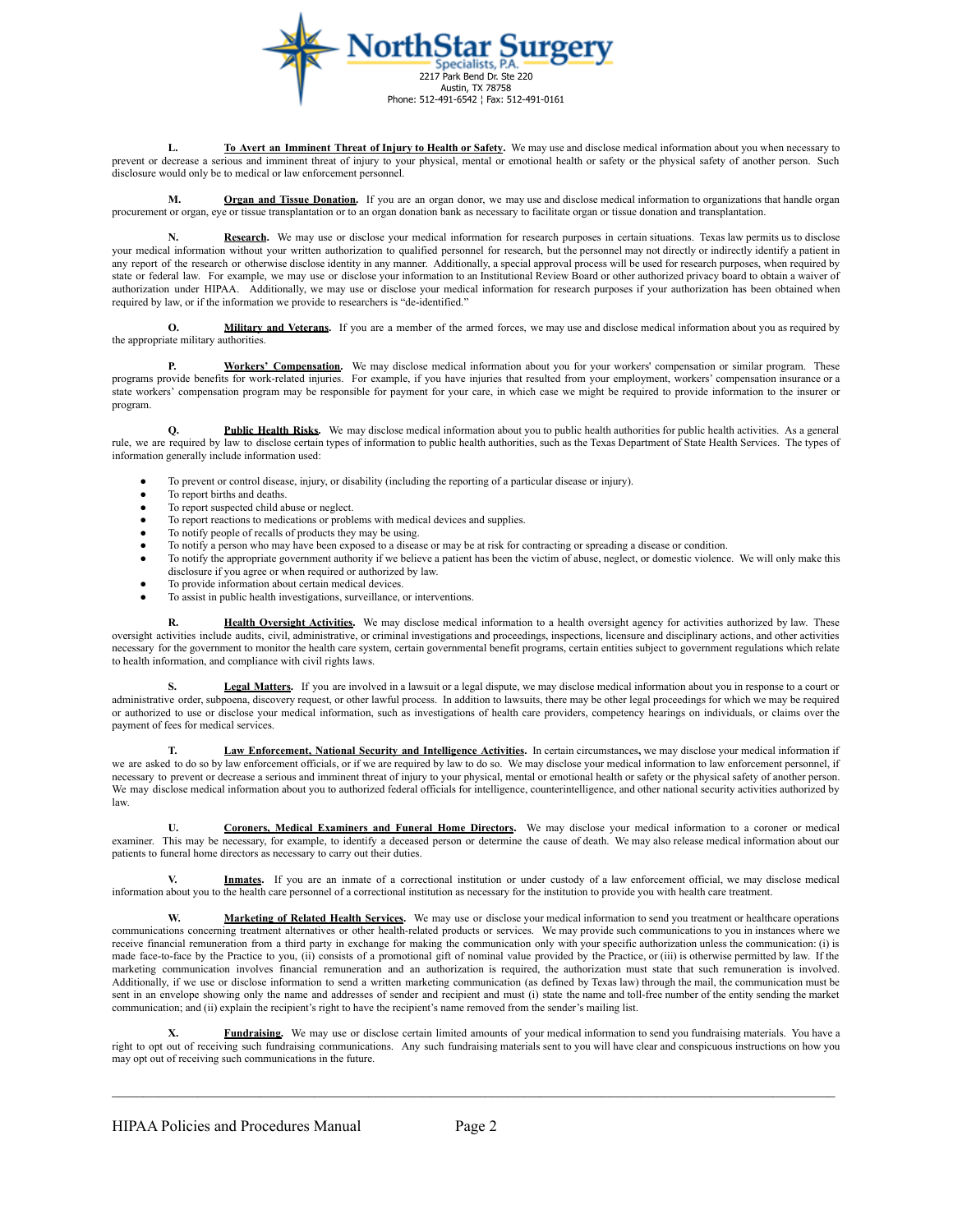

**Y. Electronic Disclosures of Medical Information.** Under Texas law, we are required to provide notice to you if your medical information is subject to electronic disclosure. This Notice serves as general notice that we may disclose your medical information electronically for treatment, payment, or health care operations or as otherwise authorized or required by state or federal law.

# **III. OTHER USES OF MEDICAL INFORMATION**

**A. Authorizations.** There are times we may need or want to use or disclose your medical information for reasons other than those listed above, but to do so we will need your prior authorization. Other than expressly provided herein, any other uses or disclosures of your medical information will require your specific written authorization.

**B. Psychotherapy Notes, Marketing and Sale of Medical Information.** Most uses and disclosures of "psychotherapy notes," uses and disclosures of medical information for marketing purposes, and disclosures that constitute a "sale of medical information" under HIPAA require your authorization.

**C. Right to Revoke Authorization**. If you provide us with written authorization to use or disclose your medical information for such other purposes, you may revoke that authorization in writing at any time. If you revoke your authorization, we will no longer use or disclose your medical information for the reasons covered by your written authorization. You understand that we are unable to take back any uses or disclosures we have already made in reliance upon your authorization, and that we are required to retain our records of the care that we provided to you.

## **IV. YOUR RIGHTS REGARDING MEDICAL INFORMATION ABOUT YOU.**

Federal and state laws provide you with certain rights regarding the medical information we have about you. The following is a summary of those rights.

**Right to Inspect and Copy.** Under most circumstances, you have the right to inspect and/or copy your medical information that we have in our possession, which generally includes your medical and billing records. To inspect or copy your medical information, you must submit your request to do so in writing to the Practice's HIPAA Officer at the address listed in Section VI below.

If you request a copy of your information, we may charge a fee for the costs of copying, mailing, or certain supplies associated with your request. The fee we may charge will be the amount allowed by state law.

If your requested medical information is maintained in an electronic format (e.g., as part of an electronic medical record, electronic billing record, or other group of records maintained by the Practice that is used to make decisions about you) and you request an electronic copy of this information, then we will provide you with the requested medical information in the electronic form and format requested, if it is readily producible in that form and format. If it is not readily producible in the requested electronic form and format, we will provide access in a readable electronic form and format as agreed to by the Practice and you.

In certain very limited circumstances allowed by law, we may deny your request to review or copy your medical information. We will give you any such denial in writing. If you are denied access to medical information, you may request that the denial be reviewed. Another licensed health care professional chosen by the Practice will review your request and the denial. The person conducting the review will not be the person who denied your request. We will abide by the outcome of the review.

**B. Right to Amend.** If you feel the medical information we have about you is incorrect or incomplete, you may ask us to amend the information. You have the right to request an amendment for as long as the information is kept by the Practice. To request an amendment, your request must be in writing and submitted to the HIPAA Officer at the address listed in Section VI below. In your request, you must provide a reason as to why you want this amendment. If we accept your request, we will notify you of that in writing.

We may deny your request for an amendment if it is not in writing or does not include a reason to support the request. In addition, we may deny your request if you ask us to amend information that (i) was not created by us (unless you provide a reasonable basis for asserting that the person or organization that created the information is no longer available to act on the requested amendment), (ii) is not part of the information kept by the Practice, (iii) is not part of the information which you would be permitted to inspect and copy, or (iv) is accurate and complete. If we deny your request, we will notify you of that denial in writing.

**C. Right to an Accounting of Disclosures.** You have the right to request an "accounting of disclosures" of your medical information. This is a list of the disclosures we have made for up to six years prior to the date of your request of your medical information, but does not include disclosures for Treatment, Payment, or Health Care Operations (as described in Sections II A, B, and C of this Notice) or disclosures made pursuant to your specific authorization (as described in Section III of this Notice), or certain other disclosures.

If we make disclosures through an electronic health records (EHR) system, you may have an additional right to an accounting of disclosures for Treatment, Payment, and Health Care Operations. Please contact the Practice's HIPAA Officer at the address set forth in Section VI below for more information regarding whether we have implemented an EHR and the effective date, if any, of any additional right to an accounting of disclosures made through an EHR for the purposes of Treatment, Payment, or Health Care Operations.

To request a list of accounting, you must submit your request in writing to the Practice's HIPAA Officer at the address set forth in Section VI below.

Your request must state a time period, which may not be longer than six years (or longer than three years for Treatment, Payment, and Health Care Operations disclosures made through an EHR, if applicable) and may not include dates before April 14, 2003. Your request should indicate in what form you want the list (for example, on paper or electronically). The first list you request within a twelve-month period will be free. For additional lists, we may charge you a reasonable fee for the costs of providing the list. We will notify you of the cost involved and you may choose to withdraw or modify your request at that time before any costs are incurred.

**D. Right to Request Restrictions**. You have the right to request a restriction or limitation on the medical information we use or disclose about you for treatment, payment, or health care operations. You also have the right to request a restriction or limitation on the medical information we disclose about you to someone who is involved in your care or the payment for your care, like a family member or friend.